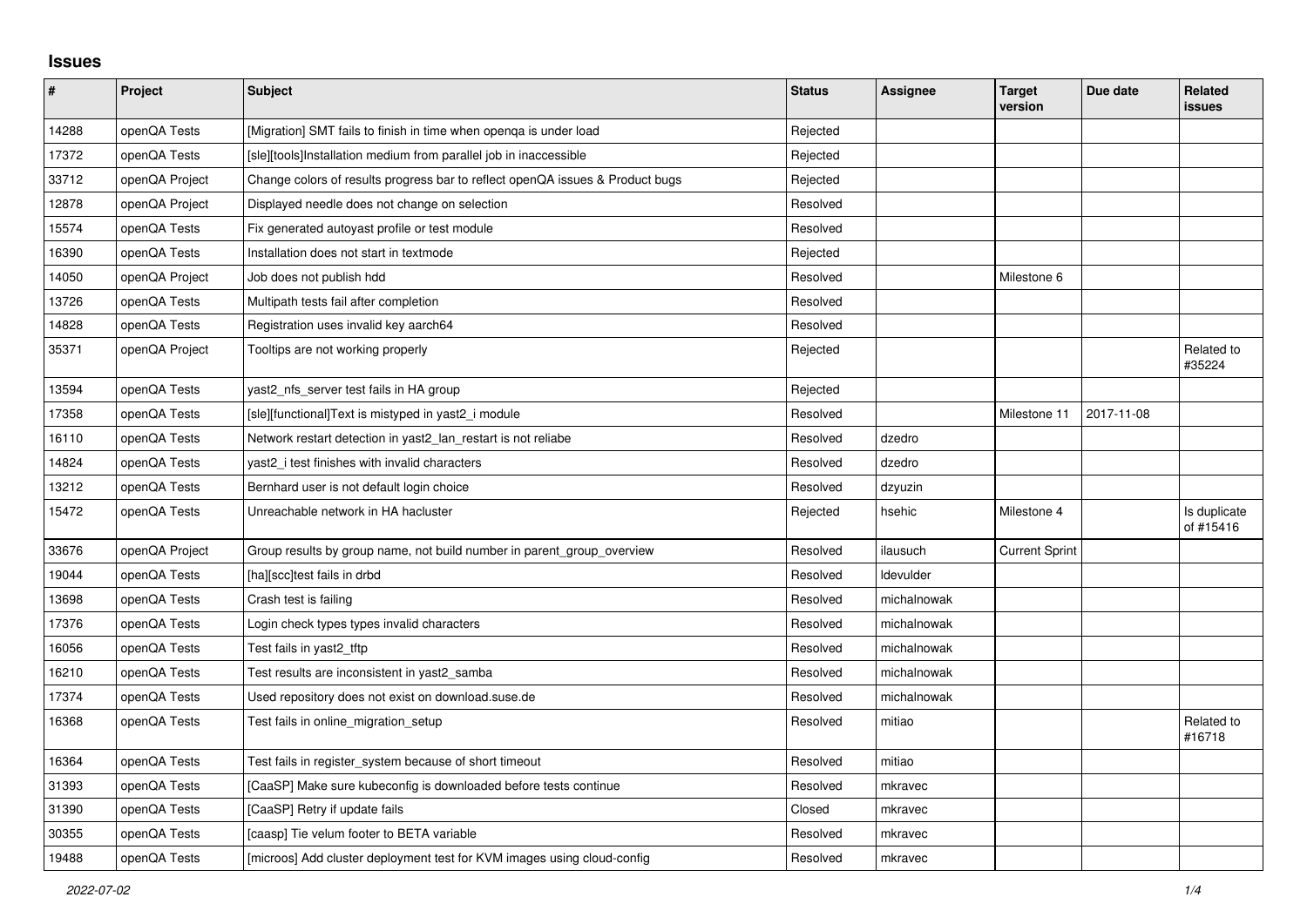| $\sharp$ | Project      | <b>Subject</b>                                                              | <b>Status</b> | <b>Assignee</b> | <b>Target</b><br>version | Due date | Related<br><b>issues</b> |
|----------|--------------|-----------------------------------------------------------------------------|---------------|-----------------|--------------------------|----------|--------------------------|
| 31588    | openQA Tests | [microos] Add MicroOS role test into openQA                                 | Closed        | mkravec         |                          |          |                          |
| 33790    | openQA Tests | [microos] Add test for container registry                                   | Rejected      | mkravec         |                          |          |                          |
| 30802    | openQA Tests | [microos] Add test for kured reboot method                                  | Rejected      | mkravec         |                          |          |                          |
| 32365    | openQA Tests | [microos] Add test for release notes                                        | Resolved      | mkravec         |                          |          |                          |
| 33787    | openQA Tests | [microos] Add tests for add master nodes / removal of nodes                 | Resolved      | mkravec         |                          |          |                          |
| 31468    | openQA Tests | [microos] Cloud-config for VMX images has outdated repository               | Rejected      | mkravec         |                          |          |                          |
| 20462    | openQA Tests | [microos] Export logs from autoyast nodes                                   | Resolved      | mkravec         |                          |          |                          |
| 34528    | openQA Tests | [microos] Fix first login issue on VMX images                               | Resolved      | mkravec         |                          |          |                          |
| 34627    | openQA Tests | [microos] Fix race condition when using certificate that is still generated | Rejected      | mkravec         |                          |          |                          |
| 35278    | openQA Tests | [microos] Implement cluster deployment with cri-o instead of docker         | Resolved      | mkravec         |                          |          |                          |
| 20666    | openQA Tests | [microos] Improve transactional-update test                                 | Resolved      | mkravec         |                          |          |                          |
| 33094    | openQA Tests | [microos] Installation with different keyboard                              | New           | mkravec         |                          |          |                          |
| 34630    | openQA Tests | [microos] Make CaaSP mutexes smarter                                        | Resolved      | mkravec         |                          |          |                          |
| 30796    | openQA Tests | [microos] Make MicroOS tests more reliable                                  | Resolved      | mkravec         |                          |          |                          |
| 31786    | openQA Tests | [microos] Nonce does not match                                              | Resolved      | mkravec         |                          |          |                          |
| 35982    | openQA Tests | [microos] Properly check that nodes are UP after reboot                     | Rejected      | mkravec         |                          |          |                          |
| 16412    | openQA Tests | [microos] Rename distribution from CASP to CaaSP                            | Resolved      | mkravec         | Milestone 9              |          |                          |
| 19490    | openQA Tests | [microos] Set up stagings                                                   | Resolved      | mkravec         |                          |          |                          |
| 20908    | openQA Tests | [microos] Setup CaaSP 2.0 in openQA                                         | Resolved      | mkravec         |                          |          |                          |
| 20684    | openQA Tests | [microos] Split stack_controller tests into modules                         | Resolved      | mkravec         |                          |          |                          |
| 19468    | openQA Tests | [microos] test fails in oci_install                                         | Resolved      | mkravec         |                          |          |                          |
| 33730    | openQA Tests | [microos] Test fails to find conformance test results                       | Resolved      | mkravec         |                          |          |                          |
| 35613    | openQA Tests | [microos] Test fails to reboot                                              | Closed        | mkravec         |                          |          |                          |
| 20686    | openQA Tests | [microos] Test for cluster updates                                          | Resolved      | mkravec         |                          |          |                          |
| 33112    | openQA Tests | [microos] Test images-next                                                  | Resolved      | mkravec         |                          |          |                          |
| 35137    | openQA Tests | [microos] Test openQA workers realiability under load                       | Closed        | mkravec         |                          |          |                          |
| 27991    | openQA Tests | [microos] Test retry on failed orchestrations                               | Resolved      | mkravec         |                          |          |                          |
| 23420    | openQA Tests | [microos] Test that /var/lib/docker is on separate partition                | Resolved      | mkravec         |                          |          |                          |
| 36135    | openQA Tests | [microos] Update cloud-config ntp section                                   | Rejected      | mkravec         |                          |          |                          |
| 31519    | openQA Tests | [microos] Update repository is ready in transactional-update test on kubic  | Resolved      | mkravec         |                          |          |                          |
| 34672    | openQA Tests | [microos] Use mixed case for node names                                     | Resolved      | mkravec         |                          |          |                          |
| 35530    | openQA Tests | [microos] Worker nodes fail to login after reboot                           | Resolved      | mkravec         |                          |          |                          |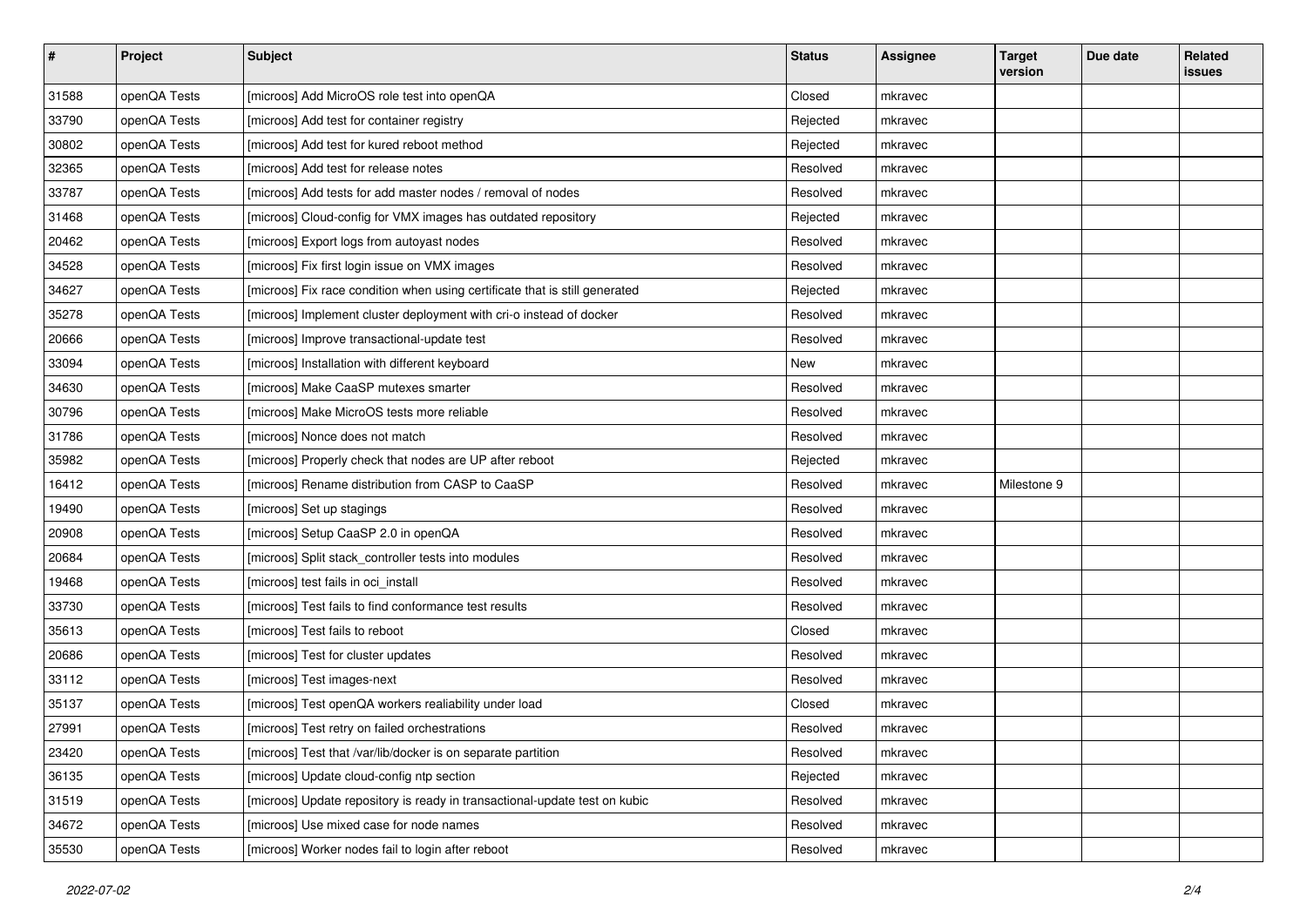| $\sharp$ | Project        | <b>Subject</b>                                                                                               | <b>Status</b> | <b>Assignee</b> | <b>Target</b><br>version | Due date | Related<br>issues         |
|----------|----------------|--------------------------------------------------------------------------------------------------------------|---------------|-----------------|--------------------------|----------|---------------------------|
| 9656     | openQA Tests   | Add name to RAID array during partitioning                                                                   | Closed        | mkravec         |                          |          |                           |
| 16612    | openQA Tests   | Autoyast installation does not have second stage on CaaSP                                                    | Resolved      | mkravec         |                          |          |                           |
| 14164    | openQA Tests   | Autoyast license test use wrong devices                                                                      | Resolved      | mkravec         |                          |          |                           |
| 11656    | openQA Tests   | Check that system can not be installed without accepting the license                                         | Resolved      | mkravec         |                          |          |                           |
| 11310    | openQA Tests   | fix failing update tests                                                                                     | Resolved      | mkravec         |                          |          |                           |
| 13214    | openQA Tests   | Next button is ignored in user settings but works on second try                                              | Resolved      | mkravec         |                          |          | Related to<br>#14102      |
| 13210    | openQA Tests   | OpenQA is testing SP1 instead of SP2                                                                         | Closed        | mkravec         |                          |          | Is duplicate<br>of #13156 |
| 17546    | openQA Tests   | Set up SLES-JeOS-SP3 in openQA                                                                               | Resolved      | mkravec         |                          |          |                           |
| 16212    | openQA Tests   | Test fails in vnc two passwords                                                                              | Resolved      | mkravec         |                          |          |                           |
| 16054    | openQA Tests   | Test fails in yast2 nis after job restart                                                                    | Resolved      | mkravec         |                          |          |                           |
| 9526     | openQA Tests   | Use tests not specific to JeOS for all SUSE distributions                                                    | Resolved      | mkravec         |                          |          |                           |
| 13708    | openQA Tests   | xterm fails to start during sleep                                                                            | Resolved      | mkravec         |                          |          |                           |
| 13596    | openQA Tests   | yast2 sw single command fails with segmentation fault                                                        | Rejected      | mkravec         |                          |          |                           |
| 13784    | openQA Tests   | yast2_ftp test is failing on invalid certificate                                                             | Resolved      | mkravec         |                          |          |                           |
| 13700    | openQA Tests   | yast2_i test failing on low timeout                                                                          | Resolved      | mkravec         |                          |          |                           |
| 13710    | openQA Tests   | yast2 lan fails on script sudo matching previous password prompt                                             | Resolved      | mkravec         |                          |          |                           |
| 16098    | openQA Tests   | yast2_lan_restart test has soft_failures referencing fixed bugs                                              | Resolved      | mkravec         |                          |          |                           |
| 11816    | openQA Project | Openqa jobs won't start after updating perl-json-xs to verison 3.02                                          | Resolved      | nadvornik       |                          |          |                           |
| 17396    | openQA Tests   | [sle][functional] gensslcert times out after 600s because it cannot find a suitable prime number             | Resolved      | okurz           | Milestone 13             |          | Is duplicate<br>of #19536 |
| 16216    | openQA Tests   | [sles][functional] gedit can be unreliable trying to close the "save"-dialog (wait_screen_change)            | Resolved      | okurz           |                          |          |                           |
| 17420    | openQA Tests   | [sles][functional][s390x] Test fails in vnc two passwords                                                    | Resolved      | okurz           |                          |          |                           |
| 14198    | openQA Tests   | [sles][functional]Licenses are not displayed for add-ons installed from network                              | Resolved      | okurz           |                          |          |                           |
| 18554    | openQA Tests   | [tools] DIE short read for zire data                                                                         | Rejected      | okurz           |                          |          |                           |
| 19624    | openQA Tests   | File '/repodata/repomd.xml' not found on medium                                                              | Rejected      | okurz           |                          |          | Is duplicate<br>of #19470 |
| 13600    | openQA Tests   | Shutdown action is not completed                                                                             | Resolved      | okurz           |                          |          |                           |
| 15586    | openQA Tests   | Tar fails because file changed during archive creation                                                       | Resolved      | okurz           |                          |          |                           |
| 15578    | openQA Tests   | Test fails in glxgears - command does not exist because packagekit was masked during package<br>installation | Resolved      | okurz           | Milestone 4              |          | Related to<br>#13004      |
| 17844    | openQA Tests   | Test mysgl srv is not reliable                                                                               | Resolved      | okurz           |                          |          |                           |